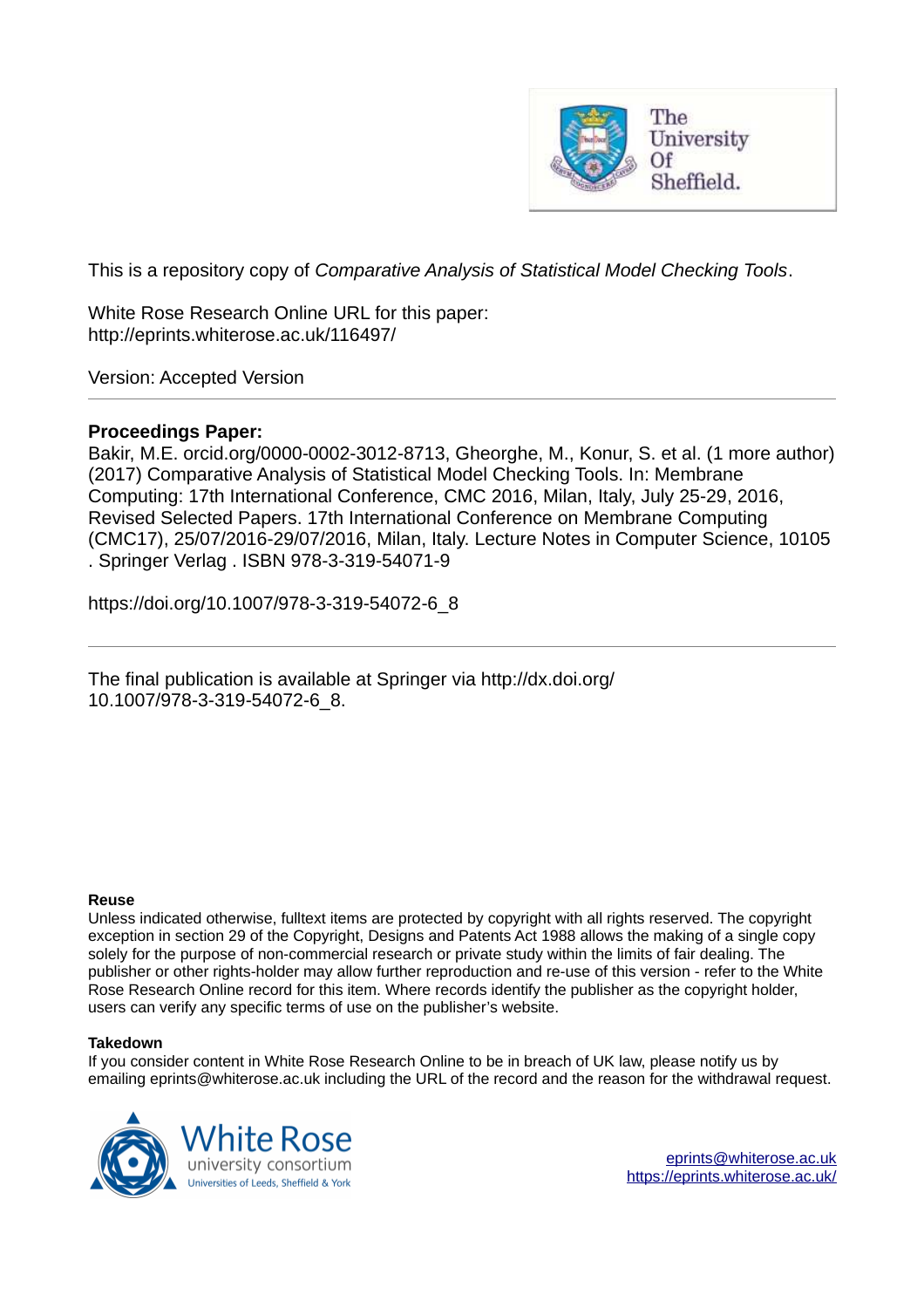# Comparative Analysis of Statistical Model Checking Tools

Mehmet Emin Bakir<sup>1</sup>, Marian Gheorghe<sup>2</sup>, Savas Konur<sup>2</sup>, and Mike Stannett<sup>1</sup>

<sup>1</sup> Department of Computer Science, The University of Sheffield Regent Court, 211 Portobello, Sheffield, S1 4DP, UK mebakir1@sheffield.ac.uk, m.stannett@sheffield.ac.uk <sup>2</sup> School of Electrical Engineering and Computer Science, University of Bradford West Yorkshire, Bradford, BD7 1DP, UK m.gheorghe@bradford.ac.uk, s.konur@bradford.ac.uk

Abstract. Statistical model checking is a powerful and flexible approach for formal verification of computational models, e.g. P systems, which can have very large search spaces. Various statistical model checking tools have been developed, but choosing the most efficient and appropriate tool requires a significant degree of experience, not only because different tools have different modelling and property specification languages, but also because they may be designed to support only a certain subset of property types. Furthermore, their performance can vary depending on the property types and membrane systems being verified. In this paper, we evaluate the performance of various common statistical model checkers based on a pool of biological models. Our aim is to help users select the most suitable SMC tools from among the available options, by comparing their modelling and property specification languages, capabilities and performances.

Keywords: membrane computing, P systems, statistical model checking, biological models, performance benchmarking

## 1 Introduction

In order to understand the structure and functionality of biological systems, we need methods which can highlight the spatial and time-dependent evolution of systems. To this end, researchers have started to utilize the computational power of machine-executable models, including implementations of membrane system models, to get a better and deeper understanding of the spatial and temporal features of biological systems [21]. In particular, the executable nature of computational models enables scientists to conduct experiments, in silico, in a fast and cheap manner.

The vast majority of models used for describing biological systems are based on ordinary differential equations (ODEs) [10], but researchers have recently started to use computational models as an alternative to mathematical modelling. The basis of such models is state machines, which can be used to model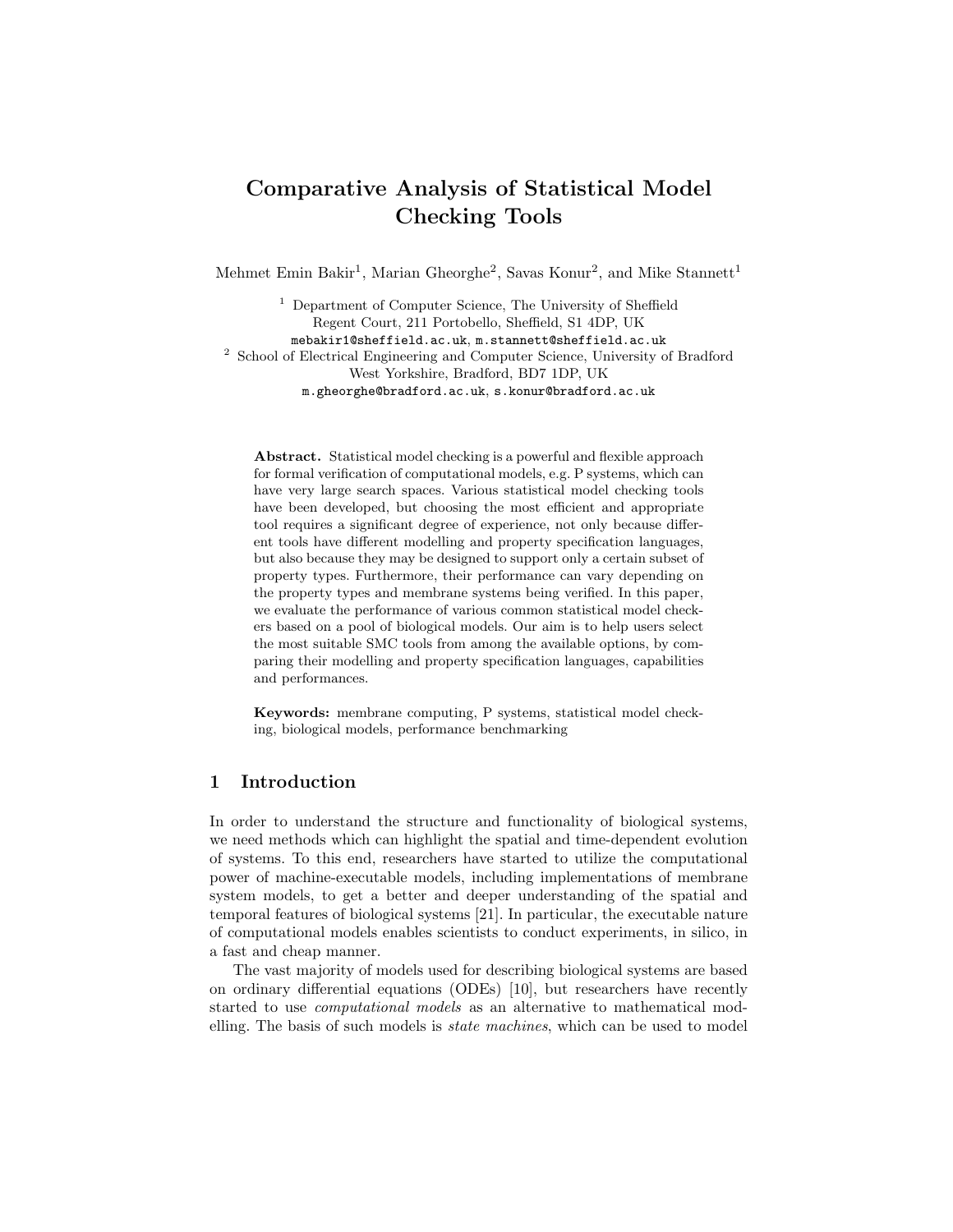numerous variables and relate different system states (configurations) to one another [21]. There have been various attempts to model biological systems from a computational point of view, including the use of Boolean networks [31], Petri nets [45], the π-calculus [39], interacting state machines [25], L-systems [38] and variants of P systems (membrane systems) [5, 17, 23, 29, 33, 42]. These techniques are useful for investigating the qualitative features, as are their stochastic counterparts (e.g., stochastic Petri Nets [26] and stochastic P systems [8, 43]) are useful for investigating the quantitative features of computation models. More updated details regarding the use of membrane systems in modelling systems and synthetic biology applications can be found in [22].

Having built a model, the goal is typically to analyse it, so as to determine the underlying system's properties. Various approaches have been devised for analysing computational models. One widely used method, for example, based on generating the execution traces of a model, is simulation. Although the simulation approach is widely applicable, the large number of potential execution paths in models of realistic systems means that we can often exercise only a fraction of the complete trace set using current techniques. Especially for nondeterministic and stochastic systems each state may have more than one possible successor, which means that different runs of the same basic model may produce different outcomes [6]. Consequently, some computational paths may never be exercised, and their conformance to requirements never assessed.

Model checking is another widely recognized approach for analysis and verification of models, which has been successfully applied both to computer systems and biological system models. This technique involves representing each (desired or actual) property as a temporal logic formula, which is then verified against a model. It formally demonstrates the correctness of a system by means of strategically investigating the whole of the model's state space, considering all paths and guaranteeing their correctness  $[4, 15, 28]$ . Model checking has advantages over conventional approaches like simulation and testing, because it checks all computational paths and if the specified property is not satisfied it provides useful feedback by generating a counter-example (i.e. execution path) that demonstrates how the failure can occur [28].

Initially, model checking was employed for analysing transition systems used for describing discrete systems. A transition system regards time as discrete, and describes a set of states and the possible transitions between them, where each state represents some instantaneous configuration of the system. More recently, model checking has been extended by adding probabilities to state transitions (probabilistic model checking); in practice, such systems include discrete-time Markov chains (DTMC), continuous-time Markov chains (CTMC), and Markov decision processes (MDP). Probabilistic models are useful for verifying quantitative features of systems.

Typically, the model checking process comprises the following steps [4, 28]:

1. Describing the system model in a high-level modelling language, so as to provide an unambiguous representation of the input system.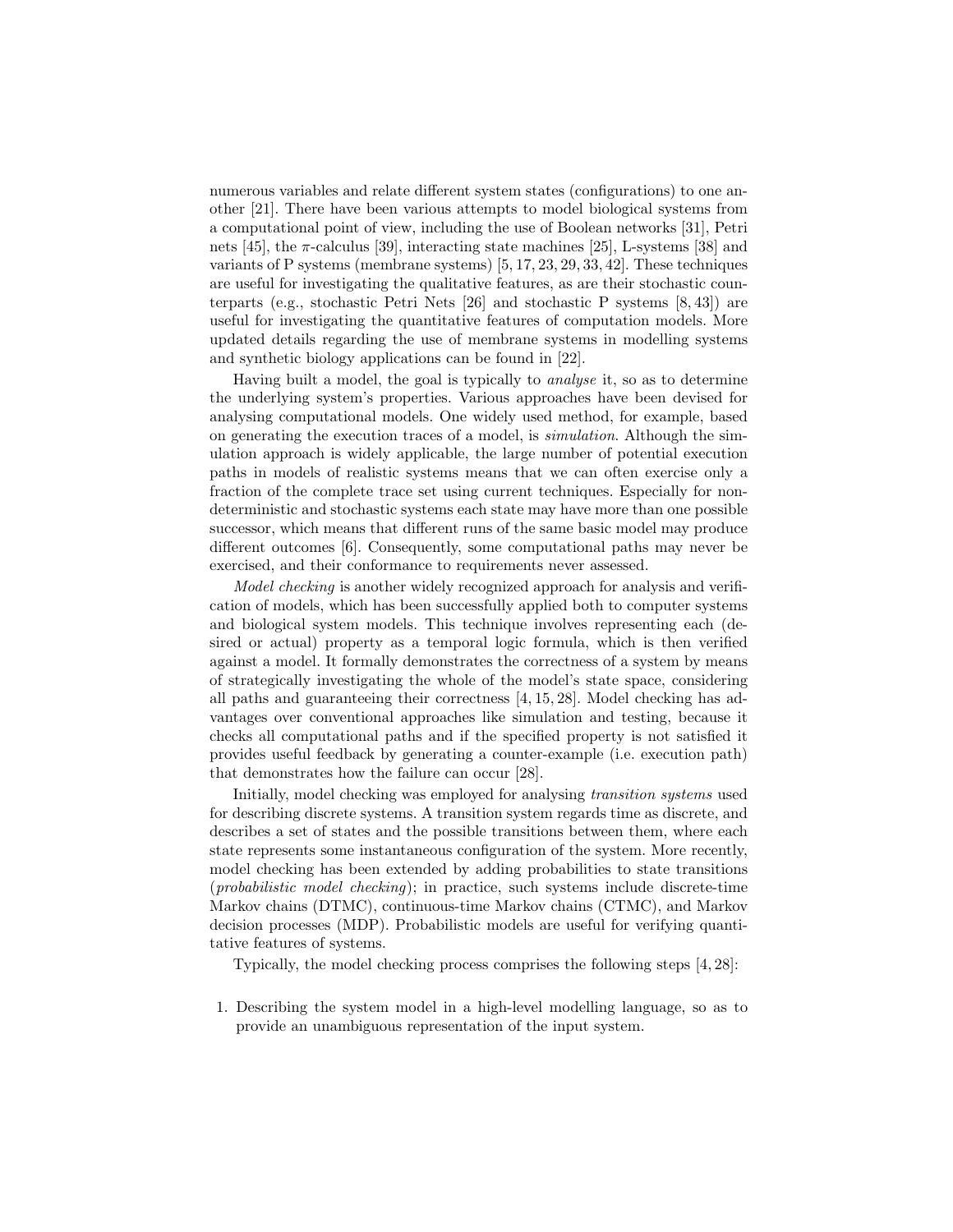- 2. Specifying the desired properties (using a property specification language) as a set of logical statements, e.g., temporal logic formulas.
- 3. Verifying whether each property is valid on the model. For non-probabilistic models the response is either 'yes' or 'no'. For probabilistic systems the response may instead be some estimate of the 'probability of correctness'.

"Exact" model checking considers whole state spaces while verifying a property, but if the model is relatively large, the verification process can be prohibitively resource intensive and time consuming which is known as 'state-space explosion' problem, so this approach can only be applied to a small number of biological models. Nonetheless, the intrinsic power of the approach has gained a good deal of attention from researchers, and model checking has been applied to various biological phenomena, including, for example, gene regulator networks (GRNs) and signal-transduction pathways [8, 13] (see [20] for a recent survey of the use of model checking in systems biology).

To overcome the state-space explosion problem, the statistical model checking (SMC) approach does not analyse the entire state space, but instead generates a number of independent simulation traces and uses statistical (e.g., Monte Carlo) methods to generate an approximate measure of system correctness. This approach does not guarantee the absolute correctness of the system, but it allows much larger models be verified (within specified confidence limits) in a faster manner [12, 37, 49, 51]. This approach allows verifying much larger models with significantly improved performance.

The number of tools using statistical model checking has been increasing steadily, as has their application to biological systems [14, 53]. Although the variety of SMC tools gives a certain amount of flexibility and control to users, each model checker has its own specific pros and cons. One tool may support a large set of property operators but perform property verifications slowly, while another may be more efficient at analysing small models, and yet another may excel at handling larger models. In such cases, the user may need to cover all of their options by using more than one model checker, but unfortunately the different SMCs generally use different modelling and property specification languages. Formulating properties using even a single SMC modelling language can be a cumbersome, error-prone, and time wasting experience for non-experts in computational verification (including many biologists), and the difficulties multiply considerably when more than one SMC needs to be used.

In order to facilitate the modelling and analysis tasks, several software suites have been proposed, such as Infobiotics Workbench [9] (based on stochastic P systems [10]) and kPWorkbench framework (based on kernel P systems [17]) [17, 34]. As part of the computational analysis, these tools employ more than one model checker. Currently, they allow only a manual selection of the tools, relying on the user expertise for the selection mechanism. These systems automatically translate the model and queries into the target model checker's specification language. While this simplifies the checking process considerably, one still has to know which target model checker best suits ones needs, and this requires a significant degree of experience. It is desirable, therefore, to introduce another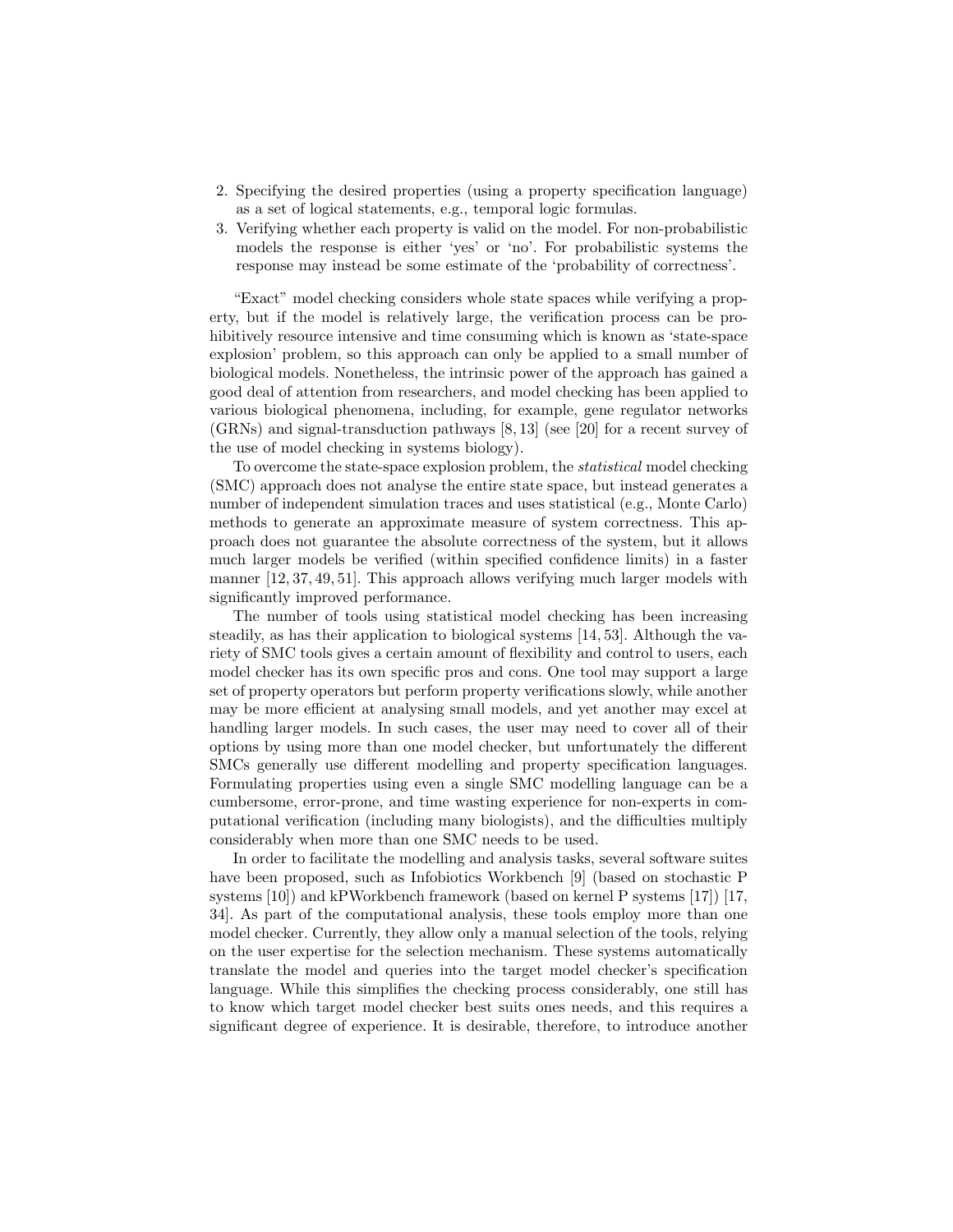processing layer, so as to reduce human intervention by automatically selecting the best model checker for any given combination of P system and property query.

As part of this wider project (Infobiotics Workbench) to provide machine assistance to users, by automatically identifying the best model checker, we evaluate the performance of various statistical model checkers against a pool of biological models. The results reported here can be used to help select the most suitable SMC tools from the available options, by comparing their modelling and property specification languages, capabilities and performances (see also [7]).

Paper structure. We begin in Section 2 by describing some of the most commonly used SMC tools, together with their modelling and property-specification languages. Section 3 compares the usability of these tools in terms of expressibility of their property specification languages. In Section 4 we benchmark the performance of these tools when verifying biological models, and describe the relevant experiment settings. We conclude in Section 5 with a summary of our findings, and highlight open problems that warrant further investigation.

## 2 A Brief Survey of Current Statistical Model Checkers

In this section, we review some of the most popular and well-maintained statistical model checking tools, together with their modelling and property specification languages.

#### 2.1 Tools

PRISM. PRISM (Probabilistic and Symbolic Model Checker) is a widely-used, powerful probabilistic model checker tool [27, 35]. It has been used for analysing a range of systems including biological systems, communication, multimedia and security protocols and many others [46]. It allows building and analysing several types of probabilistic systems including discrete-time Markov chains (DTMCs) and continuous-time Markov chains (CTMCs) with their 'reward' extension. PRISM can carry out both probabilistic model checking based on numerical techniques with exhaustive traversal of model, and statistical model checking with a discrete-event simulation engine [36, 46]. The associated modelling language, the PRISM language (a high-level state-based language), is the probabilistic variant of Reactive Modules [1, 35] (for a full description of PRISMs modelling language, see [46]), which subsumes several property specification languages, including PCTL, PCTL\*, CSL, probabilistic LTL. However, statistical model checking can only be applied to a limited subset of properties; for example, it does not support steady-state and LTL-style path properties.

PRISM can be run via both a Graphical User Interface (GUI) or directly from the command line. Both options facilitate model checking process by allowing to modify a large set of parameters. The command line option is particularly useful when users need to run a large number of models. PRISM is open source software and is available for Windows, Linux and Mac OS X platforms.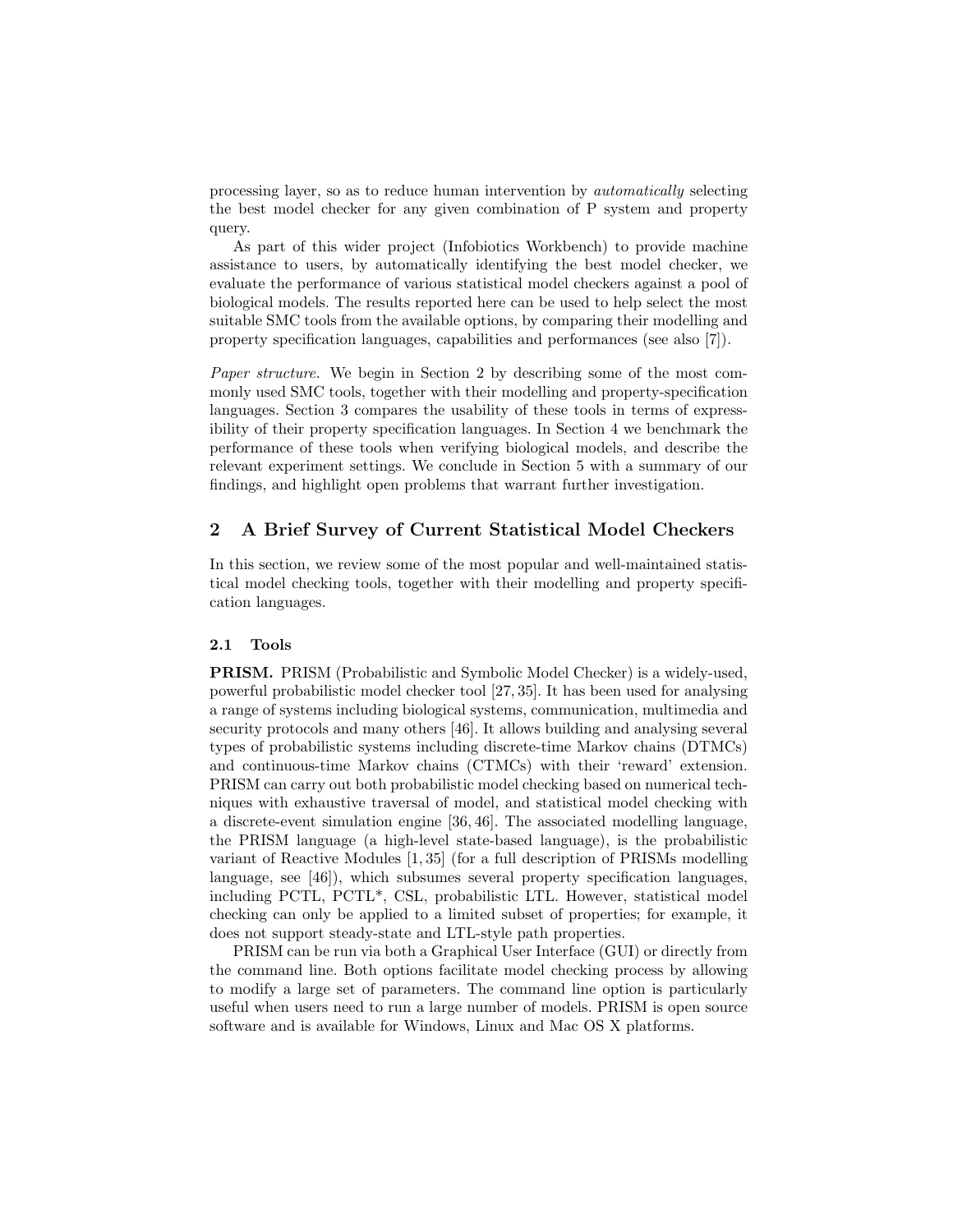PLASMA-Lab. PLASMA-Lab is a software platform for statistical model checking of stochastic systems. It provides a flexible plug-in mechanism which allows users to personalise their own simulator, and it also facilitates distributed simulations [11]. The tool has been applied to a range of problems, such as systems biology, rare events, motion planning and systems of systems [44].

The platform supports four modelling languages: Reactive Module Language (RML) implementation of the PRISM tool language, with two other variants of RML (see Table 1), and Biological Language [11, 44]. In addition, it provides a few simulator plug-ins which enable external simulators to be integrated with PLASMA-Lab, e.g., MATLAB/Simulink. The associated property specification language is based on Bounded Linear Temporal Logic (B-LTL) which bounds the number of states by number of steps or time units.

PLASMA-Lab can be run from a GUI or command line with plug-in system, and while it is not open source it can be embedded within other software programs as a library. It has been developed using the Java programming language, which provides compatibility with different operating systems.

Ymer. Ymer is a statistical model checking tool for verifying continuous-time Markov chains (CTMCs) and generalized semi-Markov processes (GSMPs). The tool supports parallel generation of simulation traces, which makes Ymer a fast SMC tool [50].

Ymer uses the PRISM language grammar for its modelling and property specification language. It employs the CSL formalism for property specification [48].

Ymer can be invoked via a command line interface only. It has been developed using the  $C/C++$  programming language, and the source code is open to the public.

MRMC. MRMC is a tool for numerical and statistical model checking of probabilistic systems. It supports DTMC, CTMC, and using the reward extension of DTMC and CTMC [30].

The tool does not employ a high-level modelling language, but instead requires a sparse matrix representation of probabilities or rates as input. Describing systems in transition matrix format is very hard, especially for large systems, and external tools should be used to automatically generate the required inputs. Both PRISM and Performance Evaluation Process Algebra (PEPA) have extensions which can generate inputs for the MRMC tool [52]. The matrix representation also requires that state labels with atomic propositions be provided in another structure. Properties can be expressed with PCTL and CSL, and with their reward extensions.

MRMC is a command line tool. It has been developed using the C programming language, and the source code is publicly available. Binary distributions for Windows, Linux and Mac OS X are also available [41].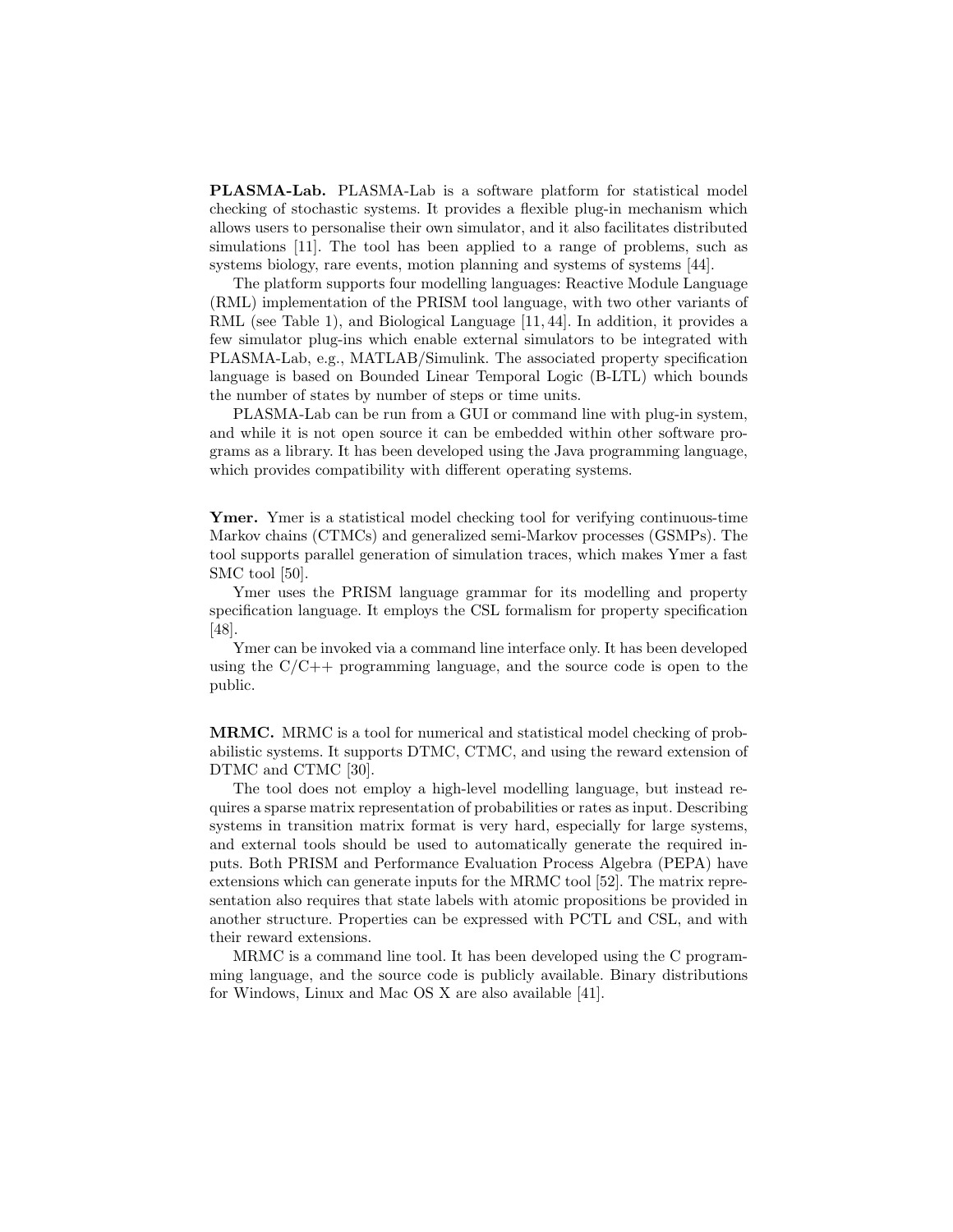MC2. The MC2 tool enables statistical model checking of simulation traces, and can perform model checking in parallel.

MC2 does not need a modelling language, instead it imports simulation traces generated by external tools for stochastic and deterministic models. The tool uses probabilistic LTL with numerical constraints (PLTLc) for its property specification language, which enables defining numerical constraints on free variables [16].

MC2 can be executed only through its command line interface. The tool was developed using the Java programming interfaces and is distributed as a .jar file, therefore the source code is not available to public. The tool is bundled with a Gillespie simulator, called Gillespie2. As will be explained in the following section, it is possible to use Gillespie2 to generate simulation traces for the MC2 tool.

#### 2.2 Modelling Languages

As part of the model checking process the system needs to be described in the target SMC modelling language. If the SMC tool relies on external tools, as in the case of MRMC and MC2, users will also have to learn the usage and modelling language of these external tools as well. For example, if users want to use the MRMC tool, they also have to learn how to use PRISM and how to model in the PRISM language.

Table 1 summarises the modelling languages associated with each SMC tool. The PLASMA and Ymer tools provide fair support for the PRISM language. MRMC expects a transition matrix input, but in practice, for large models, it is not possible to generate the transition matrix manually, so an external tool should be used for generating the matrix. MC2 also relies on external tools, because it does not employ a modelling language, instead it expects externally generated simulation traces. If users want to use the MC2 tool, they first have to learn a modelling language and usage of an appropriate simulation tool. For example, in order to use the Gillespie2 simulator as an external tool for MC2, the user should be able to describe their model using the Systems Biology Markup Language (SBML).

## 3 Usability

Model checking uses temporal logics as property specification languages. In order to query probabilistic features, probabilistic temporal logics should be used. Several probabilistic property specification languages exist, such as Probabilistic Linear Temporal Logic (PLTL) [4], probabilistic LTL with numerical constraints (PLTLc) [16] and Continuous Stochastic Logic (CSL) [2, 3, 36].

In order to ease the property specification process, frequently used properties, called patterns, have been identified by previous studies [18, 24]. Patterns represent recurring properties (e.g., something is always the case, something is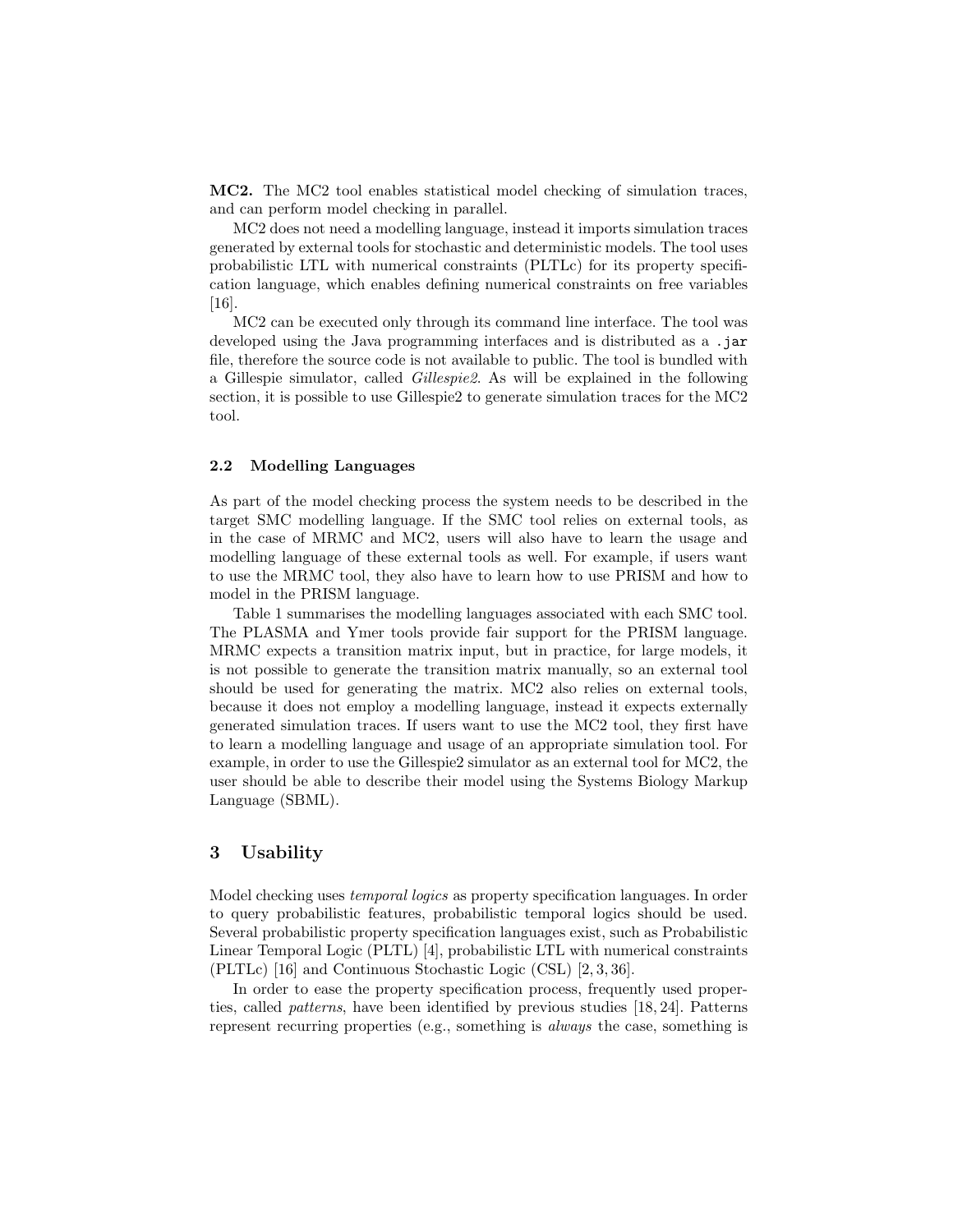| <b>SMCs</b>  | Modelling Language(s)         | Needs an         | External Tool<br>External Tool? Modelling Language |  |  |
|--------------|-------------------------------|------------------|----------------------------------------------------|--|--|
| <b>PRISM</b> | <b>PRISM</b> language         | NO               | N/A                                                |  |  |
| PLASMA-Lab   | RML of PRISM,                 |                  |                                                    |  |  |
|              | Adaptive RML                  |                  |                                                    |  |  |
|              | (extension of RML)            | NO               | N/A                                                |  |  |
|              | for adaptive systems),        |                  |                                                    |  |  |
|              | RML with importance sampling, |                  |                                                    |  |  |
|              | Biological Language           |                  |                                                    |  |  |
| Ymer         | PRISM language                | NO               | N/A                                                |  |  |
| MRMC         | Transition matrix             | YES.             | PRISM language                                     |  |  |
|              |                               | e.g., PRISM      |                                                    |  |  |
| MC2          | N/A                           | YES.             | Systems Biology                                    |  |  |
|              |                               | e.g., Gillespie2 | Markup Language (SBML)                             |  |  |

Table 1. Modelling languages and external dependency of SMC tools.

possibly the case), and are generally represented by natural language-like keywords. An increasing number of studies have been conducted to identify appropriate pattern systems for biological models [23, 32, 40]. Table 2 lists various popular patterns [24], giving a short description and explaining how they can be represented using existing temporal logic operators.

## Table 2. Property patterns

| Patterns                     | Description                                                                                                                      | Temporal Logic                                                                |
|------------------------------|----------------------------------------------------------------------------------------------------------------------------------|-------------------------------------------------------------------------------|
| Existence                    | $\ \phi_1\ $ will eventually hold, within the $\bowtie p$ bounds.                                                                | $P_{\bowtie p}[F \phi_1]$ or<br>$P_{\bowtie p}[true \cup \phi_1]$             |
| $ {\bf Until}$               | $ \phi_1 $ will hold continuously until $\phi_2$ eventually holds,<br>within the $\bowtie p$ bounds.                             | $P_{\bowtie p}[\phi_1 \cup \phi_2]$                                           |
| Response                     | If $\phi_1$ holds, then $\phi_2$ must hold within the $\bowtie p$ bounds. $P_{>1}[G \ (\phi_1 \to (P_{\bowtie p}[F \ \phi_2]))]$ |                                                                               |
| Steady-State<br>$(Long-run)$ | In the long-run $\phi_1$ must hold, within the $\bowtie p$ bounds.                                                               | $S_{\bowtie p}[\phi_1]$ or<br>$P_{\bowtie p}$ [FG $(\phi_1)$ ]                |
|                              | <b>Universality</b> $\ \phi_1\ $ continuously holds, within the $\bowtie p$ bounds.                                              | $P_{\bowtie p}[G \phi_1]$ or<br>$P_{\overline{\bowtie}(1-p)}[(F(\neg\phi_1)]$ |

Key.  $\phi_1$ , and  $\phi_2$  are state formulas;  $\bowtie$  is one of the relations in  $\{\leq, >, \leq, \geq\}$ ;  $p \in [0, 1]$  is a probability with rational bounds; and  $\overline{\bowtie}$  is negation of inequality operators.  $P_{\bowtie p}$  is the *qualitative* operator which enables users to query qualitative features, those whose result is either 'yes' or 'no'. In order to query quantitative properties,  $P_{=?}$  (quantitative operator) can be used to returns a numeric value which is the probability that the specified property is true.

The SMCs investigated here employ different grammar syntaxes for property specification, which makes it harder to use other tools at the same time. Although Ymer uses the same grammar as PRISM, it excludes some operators, such as the Always  $(G)$  operator. In addition, different SMCs tools may support different sets of probabilistic temporal logics. In the following, we compare the expressibility of their specification languages, by checking if the properties can be defined using just one temporal logic operator (directly supported (DS)), which will be easier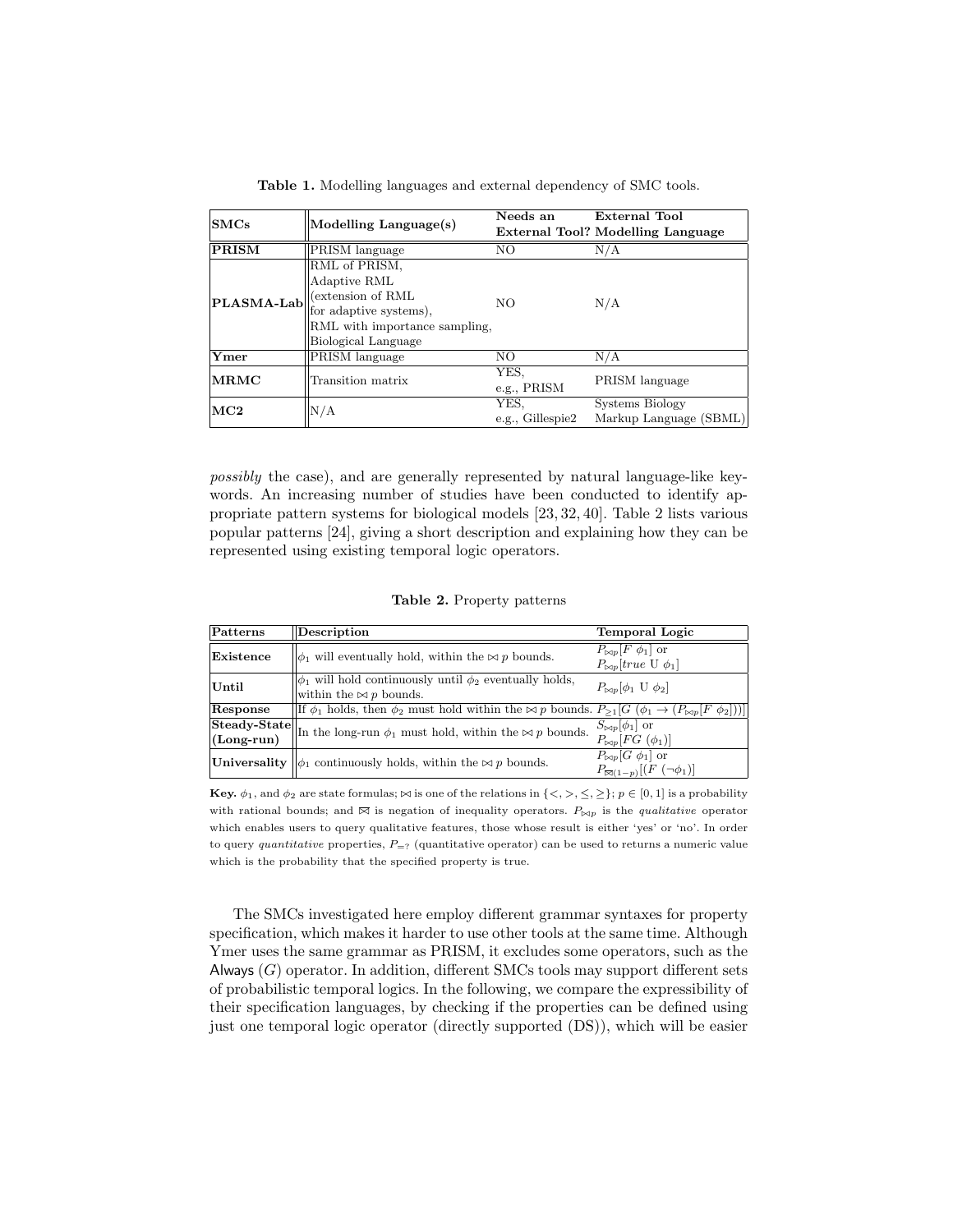for practitioners to express; or as a combination of multiple operators (indirectly supported (IS)); or not supported at all (not supported (NS)). Qualitative and quantitative operators, with five property patterns which are identified as widely used by [24], are listed in Table 3.

| <b>SMCs</b>    | Qualitative<br>Operator | Quantitative<br>Operator<br>$\mathbf{P}_{=?}$ |    |    |    |    | $\begin{array}{l} \hbox{Existence Until Response} \end{array} \begin{array}{l} \hbox{Steady} \\ \hbox{-State} \end{array} \text{Universality} \end{array}$ |
|----------------|-------------------------|-----------------------------------------------|----|----|----|----|------------------------------------------------------------------------------------------------------------------------------------------------------------|
| $ {\bf PRISM}$ | DS                      | DS                                            | DS | ÐS | NS | NS | DS                                                                                                                                                         |
| PLASMA-Lab     | NS                      | NS                                            | DS | DS | ΙS | ΙS | DS                                                                                                                                                         |
| Ymer           | DS                      | DS                                            | DS | DS | NS | NS | IS                                                                                                                                                         |
| <b>MRMC</b>    | DS                      | NS                                            | DS | DS | ΙS | DS | DS                                                                                                                                                         |
| $_{\rm MC2}$   | DS                      | DS                                            | DS | DS | ΙS | ΙS | DS                                                                                                                                                         |

Table 3. Specifying various key patterns using different SMC tools.

**Key.**  $DS =$  Directly Supported;  $IS =$  Indirectly Supported;  $NS =$  Not Supported.

The PRISM, Ymer and MC2 tools directly support both Qualitative and Quantitative operators, but MRMC supports only the Qualitative operator. While PLASMA-Lab does not allow these operators to be expressed directly with B-LTL, the verification outputs contain information about the probability of the property, hence users can interpret the results. Existence, Until and Universality properties are directly supported by all SMCs, except that Ymer does not employ an operator for Universality patterns (it needs to be interpreted using the Not (!) and Eventually  $(F)$  operators, i.e. it is indirectly supported). There is no single operator to represent the Response pattern directly, but it is indirectly supported by PLASMA-Lab, MRMC and MC2. The Steady-State pattern can be either represented by one operator,  $S$ , or two operators,  $F$  and  $G$ . Only the MRMC tool employs the S operator to allow Steady-State to be expressed directly, while PLASMA-Lab and MC2 allow it to be expressed indirectly.

## 4 Experimental Findings

The wide variety of SMC tools gives a certain flexibility and control to users, but practitioners need to know which of the tools is the most suitable for their particular models and queries. The expressive power of the associated modelling and specification languages is not the only criterion, because SMC performance may also depend on the nature of the models and property specifications. We have therefore conducted a series of experiments to determine the capabilities and performances of the most commonly used tools [7]. The experiments are conducted on an Intel i7-2600 CPU @ 3.40GHz 8 cores, with 16GB RAM running on Ubuntu 14.04.

We tested each of the five tools against a representative selection of 465 biological models (in SBML format) taken from the BioModels database [19] (as modified in [47] to fix the stochastic rate constants of all reactions to 1). The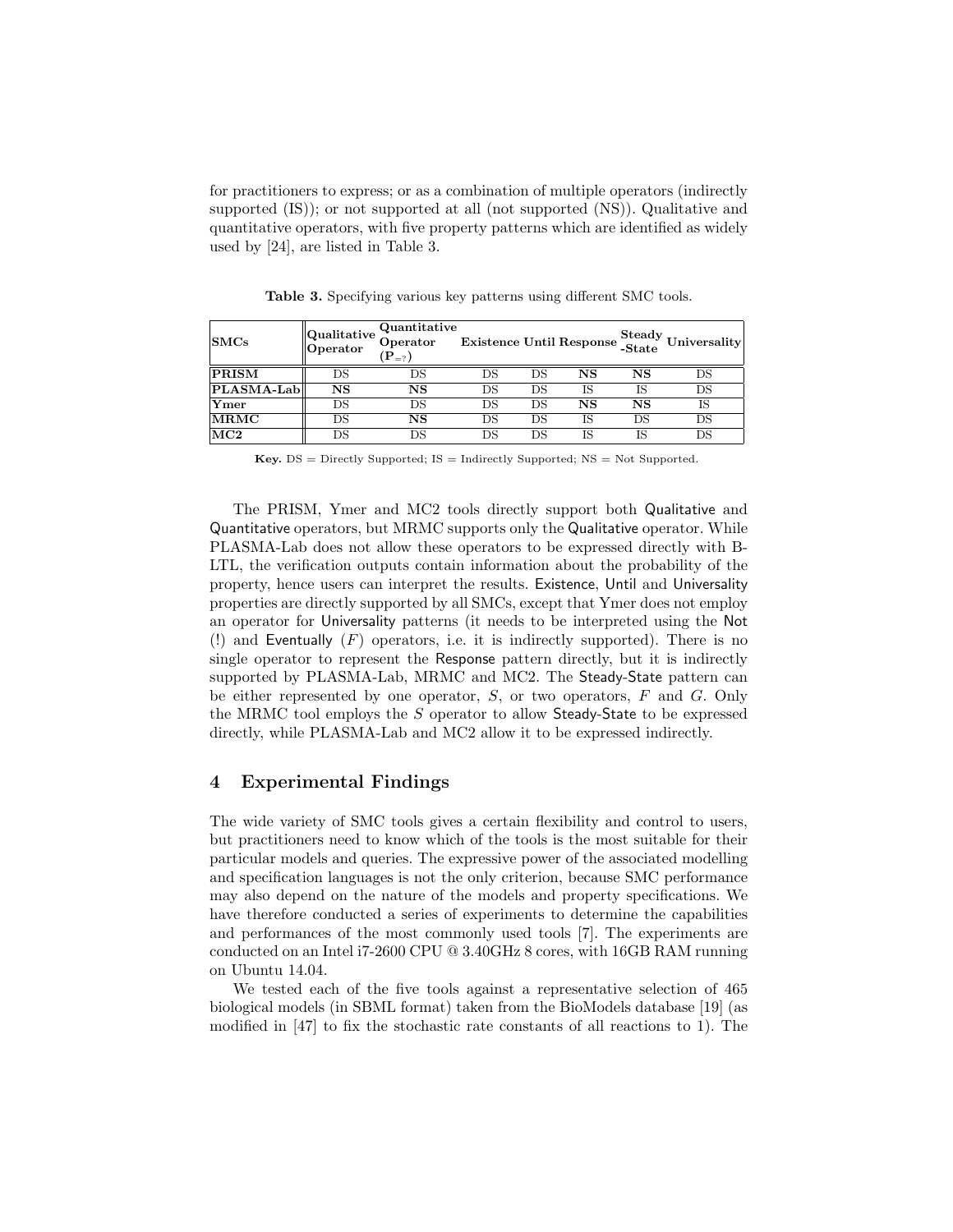models tested ranged in size from 2 species and 1 reaction, to 2631 species and 2824 reactions. Figure 1 shows the distribution of models size, we take "size" to be the product of species count and reaction count. X-axis (log scale) indicates the model size and Y-axis represents the frequency of models with their sizes represented on the X-axis.



Fig. 1. The distribution of models size in the logarithmic scale.

Each tool/model pair was tested against five different property specification patterns [24], namely Existence, Until, Response, Steady-State and Universality. We have developed a tool for translating SBML models to SMC modelling languages, and translating property patterns to the corresponding SMC specification languages. For each SMC, the number of simulation traces was set to 500, and the depth of each trace was set to 5000.

The time required for each run is taken to be the combined time required for model parsing, simulation and verification. Each SMC/model/pattern combination was tested three times, and the figures reported here give the average total time required. When an SMC depends on external tools, we also added the external tool execution time into the total execution time. In particular, therefore, the total times reported for verifying models with MRMC and MC2 tools are not their execution times only, but include the time consumed for generating transition matrices and simulation traces, respectively. We used the PRISM tool for generating transition matrices requested by MRMC, and the Gillespie2 for generating simulation traces utilised by MC2. When the external tool failed to generate the necessary input for its corresponding SMC, we have recorded the SMC as being incapable of verifying the model. In order to keep the experiment tractable, when an SMC required more than 1 hour to complete the run, we halted the process and again recorded the model as unverifiable.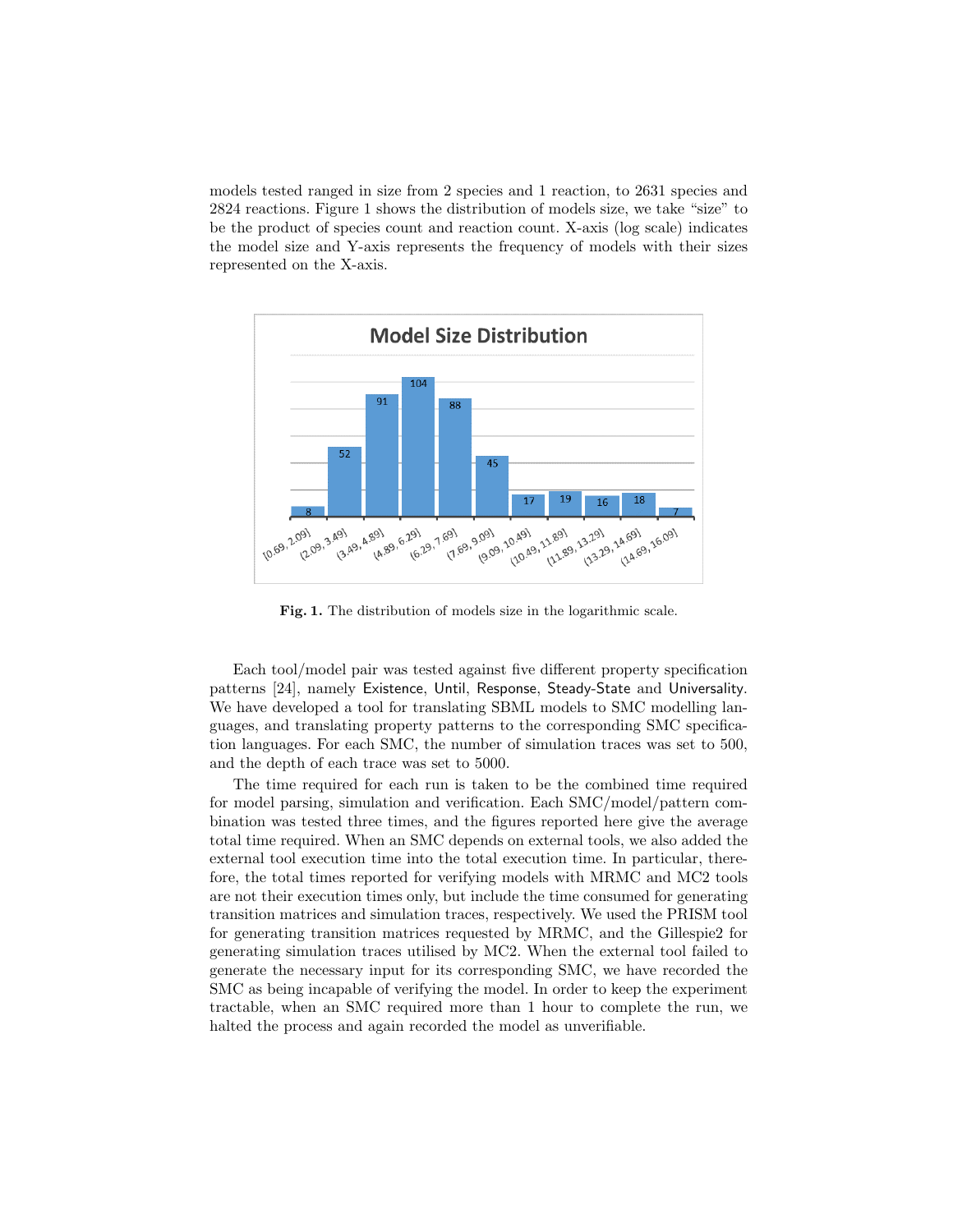Table 4 shows the experiment results. The SMCs and the property patterns are represented in the first column and row, respectively. The Verified columns under each pattern show the number of models that could be verified by the corresponding SMC. The Fastest column shows the number of models for which the corresponding SMC was the fastest tool.

|                       | Existence |     | Until |          | Response |     | Steady<br>-State |                                                                                              | Universality |          |
|-----------------------|-----------|-----|-------|----------|----------|-----|------------------|----------------------------------------------------------------------------------------------|--------------|----------|
|                       |           |     |       |          |          |     |                  | Verified Fastest   Verified Fastest   Verified Fastest   Verified Fastest   Verified Fastest |              |          |
| <b>PRISM</b>          | 337       | 15  | 435   | 84       | NS       | NS  | NS               | NS                                                                                           | 370          | 57       |
| <b>PLASMA</b><br>-Lab | 465       | 143 | 465   | 54       | 465      | 390 | 465              | 392                                                                                          | 465          | 80       |
| Ymer                  | 439       | 304 | 439   | 324      | NS       | NS  | NS               | NS                                                                                           | 439          | 325      |
| <b>MRMC</b>           | 75        | 0   | 72    | $\Omega$ | 75       | 17  | 57               | 11                                                                                           | 77           | $\Omega$ |
| MC2                   | 458       | 3   | 458   | 3        | 458      | 58  | 458              | 62                                                                                           | 458          | 3        |

Table 4. The number of model/pattern combinations verified by each SMC tool.

**Key.**  $NS = Not$  Supported.

The results show that SMC tool capabilities vary depending on the queried properties. For example, PRISM was only able to verify 337 models against Existence, and 435 and 370 models against Until and Universality, respectively. The main reason PRISM failed to verify all of the models is that it expects user to increase the depth of the simulation traces, otherwise it cannot verify the unbounded properties with a reliable approximation. In contrast, PLASMA-Lab was able to verify all of the models within 1 hour. Ymer could verify 439 models for those patterns it supports, thus failing to complete 26 models in the time available. MRMC was able to verify relatively few models, because it relied on the PRISM model checker to construct the model and export the associated transition matrices. Especially for relatively large models PRISM crashed while generating these matrices (we believe this is related to its CU Decision Diagram (CUDD) library). MC2 was able to verify 458 models against all of the patterns tested, and only failed for 7 of them.

The second column of the patterns shows the number of models which were verified by the corresponding model checker tools. The distribution of models size across the fastest model checkers for different patterns are shown in the following set of violin plots (Figures  $2 - 6$ ). Each of the inner swarm points represents a model. X-axis represents the logarithmic scale of models size. For the models in the white background region, we can uniquely identify the fastest SMC tool for their verification, whereas for the models in grey background region the fastest model checker is not clear.

Ymer was the fastest for most model/pattern pairs (where those patterns were supported). However, it is the fastest tool only for verification of relatively small size models. Ymer was the fastest for verifying 304 models against Existence pattern, the minimum model size verified by Ymer was 2, maximum 2128, mean 256.8 and median 137.5. It was the fastest tool for larger number of models, 324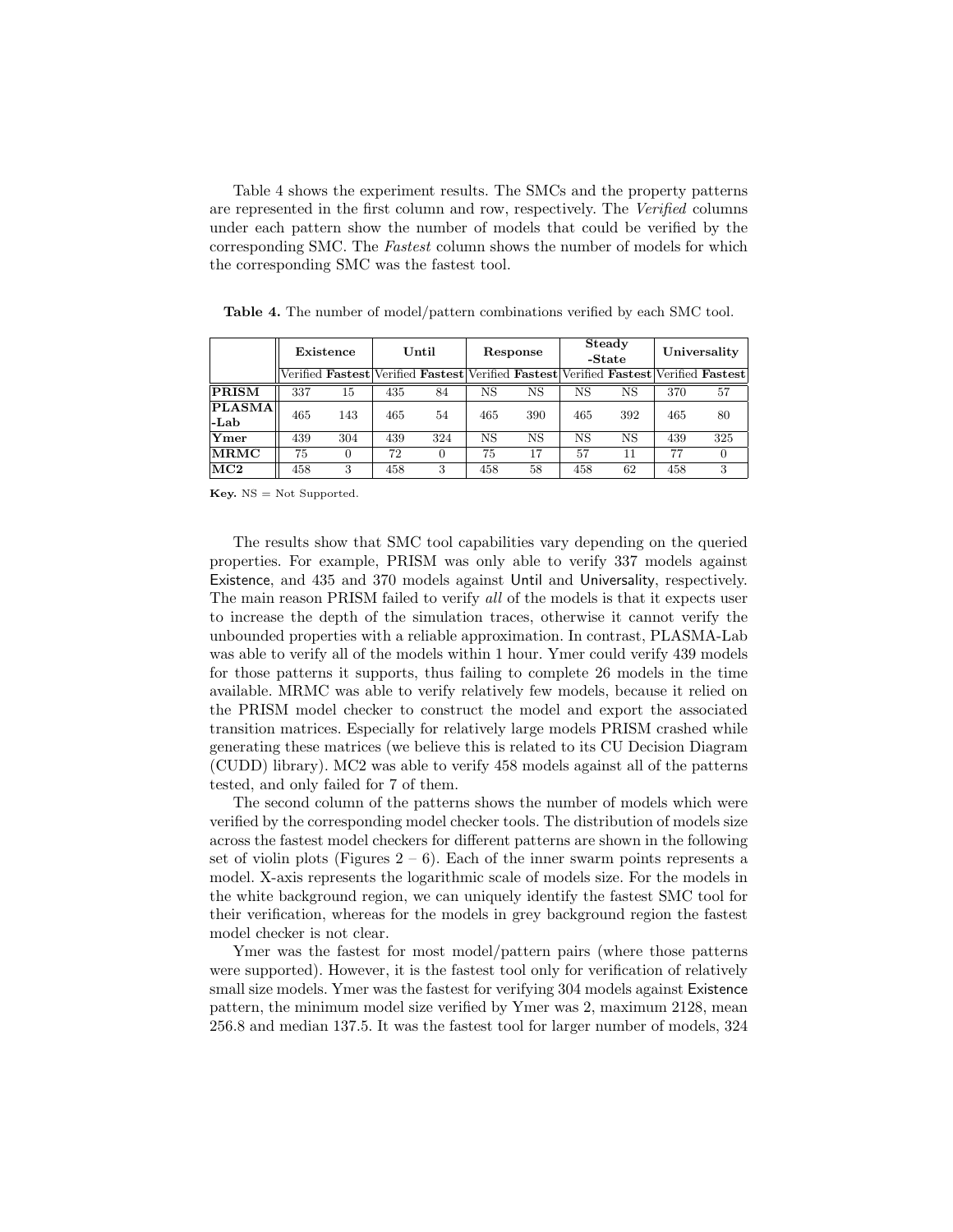

Fig. 2. The distribution of models size across fastest SMC tools for Existence pattern verification.



Fig. 3. The distribution of models size across fastest SMC tools for Until pattern verification.

 $(\text{min} = 2, \text{max} = 2128, \text{mean} = 312.9, \text{median} = 144),$  against Until pattern verification, and 325 models (min = 2, max = 2346, mean = 335, median = 144) against Universality pattern verification. PLASMA-Lab is the fastest tool for relatively large size models. It was the fastest tool for verifying 143 models (min  $= 380$ , max  $= 7429944$ , mean  $= 464498.9$ , median  $= 11875$ ) against Existence pattern, 54 models (min = 1224, max = 7429944, mean = 837193.5, median =  $288162$ ) against Until pattern, and 80 models (min = 575, max = 7429944, mean  $= 773247.5$ , median  $= 43143$ ) against Universality pattern verification. It did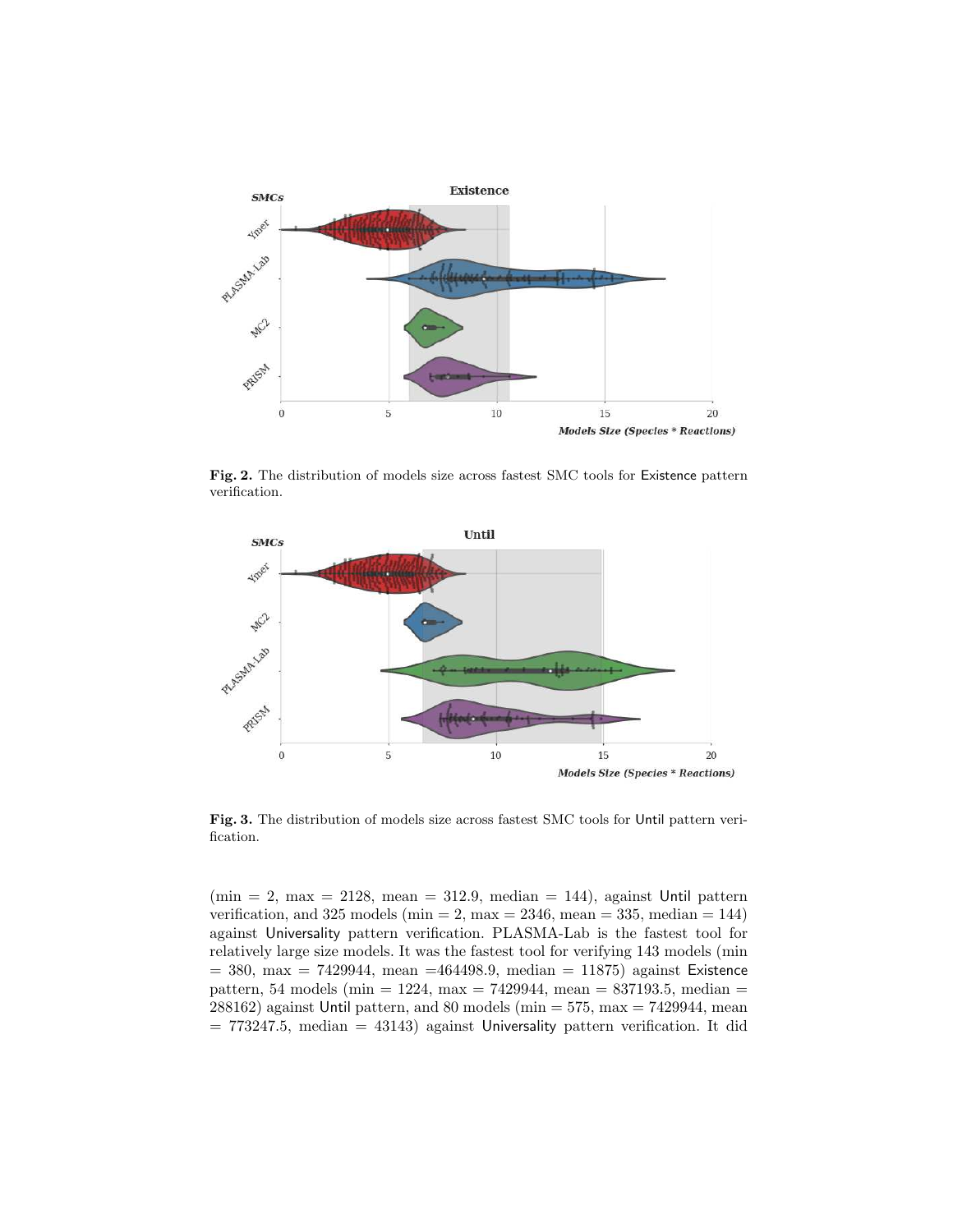

Fig. 4. The distribution of models size across fastest SMC tools for Response pattern verification.



Fig. 5. The distribution of models size across fastest SMC tools for Steady-State pattern verification.

particularly well against Response  $(390 \text{ models} (min = 12, max = 7429944, mean$  $= 170734.5$ , median  $= 604.5$ ) and Steady-State patterns (392 models (min  $= 9$ ,  $max = 7429944$ , mean = 169862.1, median = 600), where it was only competing with MRMC and MC2. PRISM is generally the fastest tool for medium to large size models. It was the fastest only for 15 models ( $min = 1023$ ,  $max = 39770$ ,  $mean = 5860.9$ , median  $= 2304$ ) against Existence pattern verification, but it was able to verify larger number of models,  $84 \text{ (min} = 1665, \text{max} = 2928904, \text{mean} =$  $253327.3$ , median = 7395), against Until pattern verification and 57 models (min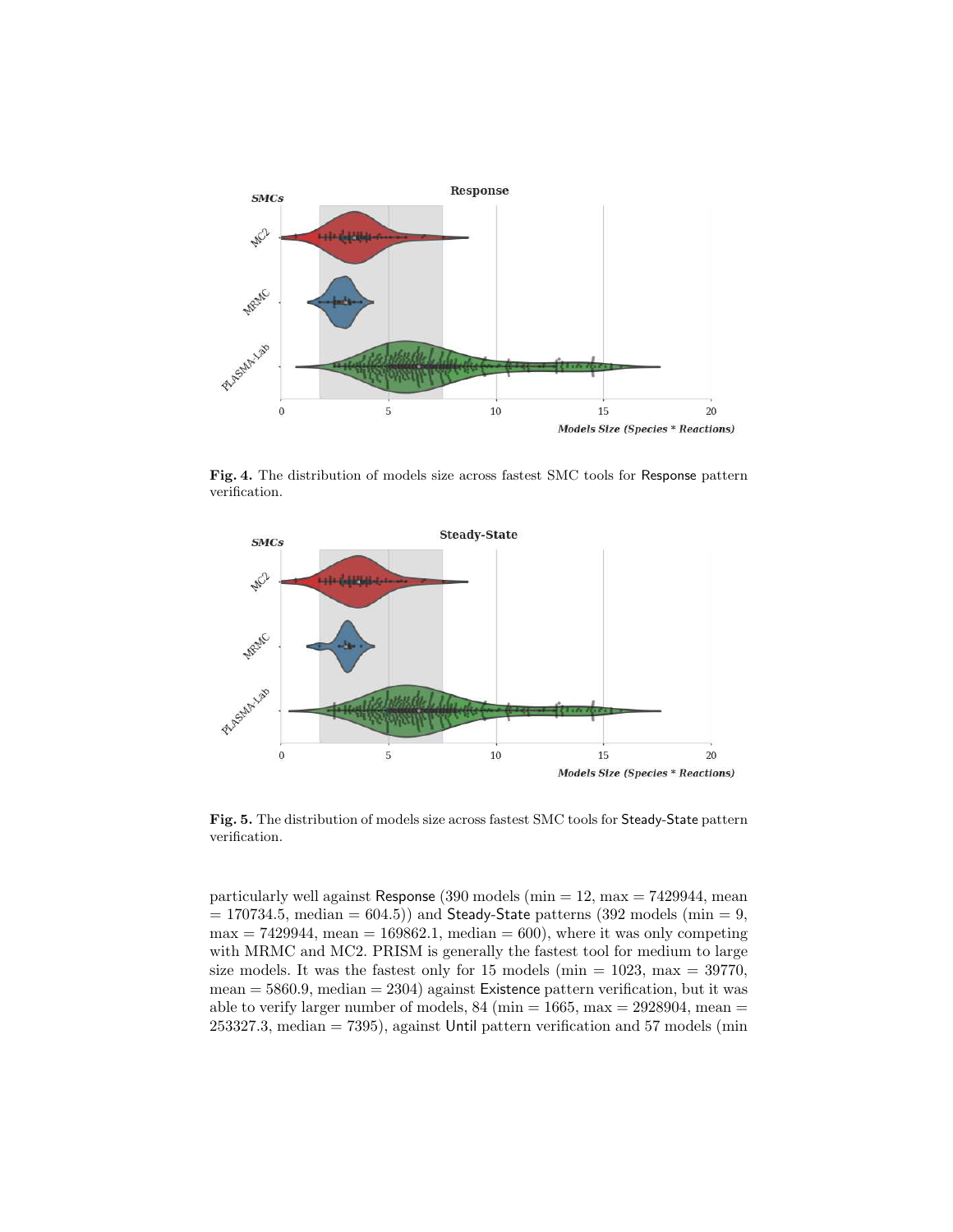

Fig. 6. The distribution of models size across fastest SMC tools for Universality pattern verification.

 $= 960$ , max  $= 1633632$ , mean  $= 92998.4$ , median  $= 3364$ ) against Universality pattern verification. MC2 (with Gillespie2) is the fastest for relatively small size models. It could verify only 3 models (min  $= 722$ , max  $= 1892$ , mean  $= 1138$ ,  $median = 800$ ) against Existence, Until and Universality patterns, although it did better with 58 models (min = 2, max = 1892, mean = 103.2, median = 30) against Response pattern, and 62 models (min  $= 2$ , max  $= 1892$ , mean  $=$ 105.9, median = 36) against Steady-State patterns. Finally, MRMC (with PRISM dependency) was slower than other tools for Existence, Until and Universality patterns verification, but did better handling Response (fastest for 17 models  $(\text{min} = 6, \text{max} = 42, \text{mean} = 18.5, \text{median} = 20)$ ) and Steady-State (fastest for 11 models (min = 6, max = 42, mean = 22.3, median = 20)).

As we stated previously, the background color of Figures  $2 - 6$  gives an indication of whether the fastest model checker can be identified for the models within a region of the graph, that is, for models in the white background region, the fastest SMC tool can be identified, but the models in grey background region it is less clear-cut. For verification of Existence pattern, we can uniquely identify the fastest SMC tool for both the 232 smallest models (size ranging from 2 to 380), and the 55 largest models (size  $=$  39984 to 7429944), namely Ymer and PLASMA-Lab respectively, but for remaining 178 medium-sized models  $(size = 380$  to 39770), there is no obvious 'winner'. Similarly, for Until pattern verification, the smallest 283 models (size ranging from 2 to 714), and only for the 5 largest models (size  $=$  3605380 to 7429944) we can identify the fastest SMC tool (Ymer and PLASMA-Lab respectively), but there are more than one candidates for remaining 177 medium-sized models (size  $= 722$  to 2928904). Despite, we have only three SMC tools, namely PLASMA-Lab, MRMC and MC2, which support the verification of Response and Steady-State patterns, their performance on small and medium size models are close to each other, which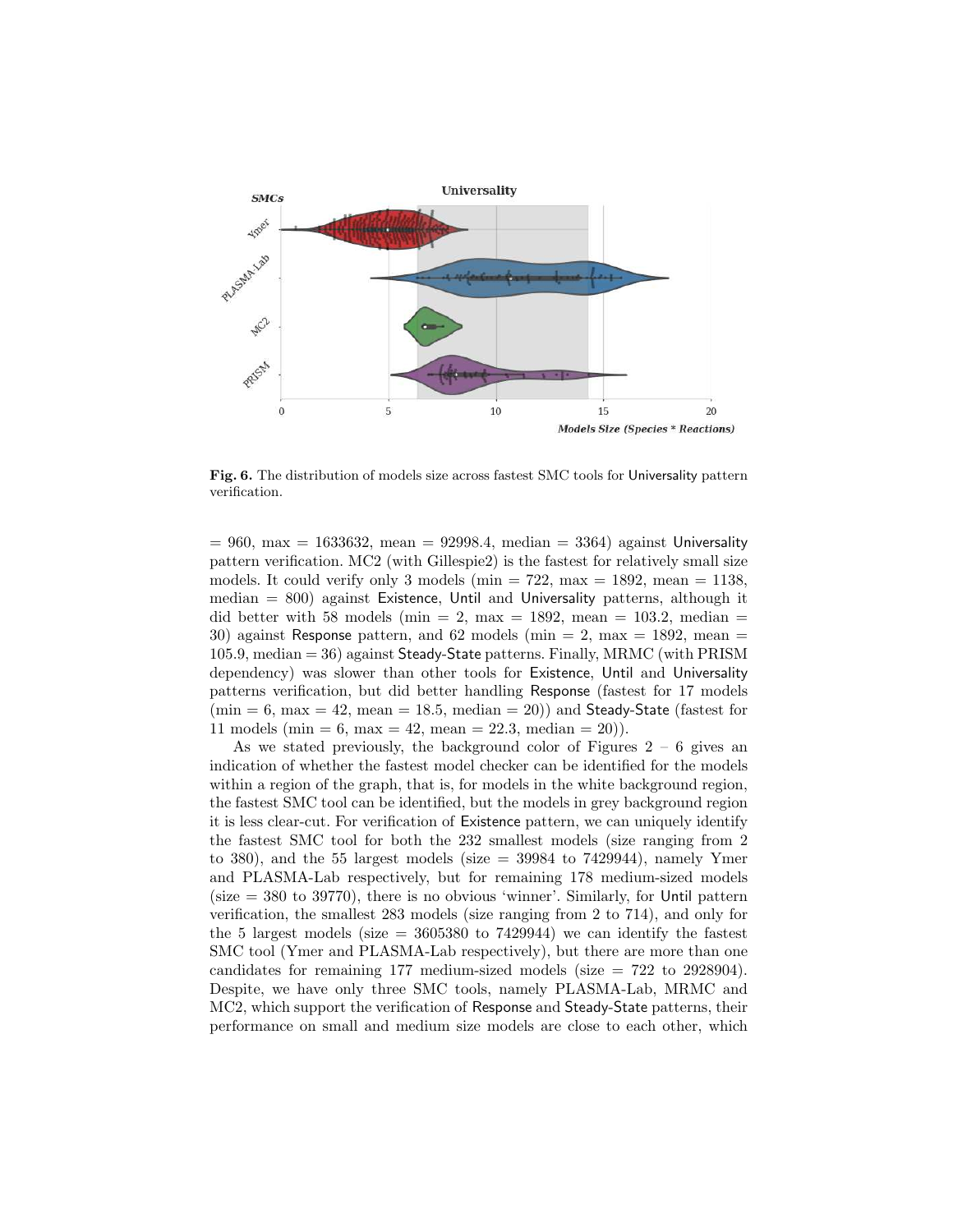makes harder to identify the fastest tool. Therefore, only for the smallest 4 models (size  $= 2 \text{ to } 6$ ) and for the largest 128 models (size  $= 1927$  to 7429944) the fastest tool (MC2 and PLASMA-Lab respectively) can be identified. Lastly, for Universality pattern verification, the fastest SMC tool for both smallest 262 models (size= $2$  to  $572$ ) and largest 17 models (size =1823582 to 7429944), Ymer and PLASMA-Lab respectively, can be identified, for the remained 186 medium size models we cannot assign a unique model checker tool.

## 5 Conclusion

The experimental results clearly show that certain SMC tools are best for certain tasks, but there are also situations where the best choice of SMC is far less clearcut, and it is not surprising that users may struggle to select and use the most suitable SMC tool for their needs. Users need to consider the modelling language of tools and the external tools they may rely on, and need detailed knowledge as to which property specification operators are supported, and how to specify them. Even then, the tool may still fail to complete the verification within a reasonable time, whereas another tool might be able to run it successfully.

These factors make it extremely difficult for users to know which model checker to choose, and point to a clear need for automation of the SMC-selection process. We are currently working to identify novel methods and algorithms to automate the selection of best SMC tool for a given computational model (more specifically for P system models) and property patterns. We aim to enable the integration of our methods within larger software platforms, e.g., IBW and kP-Workbench, and while this is undoubtedly a challenging task, we are encouraged by recent developments in related areas, e.g., the automatic selection of stochastic simulation algorithms [47].

### References

- 1. Alur, R., Henzinger, T.A.: Reactive modules. Form. Methods Syst. Des. 15, 7–48 (Jul 1999), http://dx.doi.org/10.1023/A:1008739929481
- 2. Aziz, A., Sanwal, K., Singhal, V., Brayton, R.: Model-checking continuous-time Markov chains. ACM Trans. Comput. Logic 1(1), 162–170 (Jul 2000), http:// doi.acm.org/10.1145/343369.343402
- 3. Baier, C., Haverkort, B., Hermanns, H., Katoen, J.P.: Model-checking algorithms for continuous-time Markov chains. IEEE Transactions on Software Engineering 29(6), 524–541 (June 2003)
- 4. Baier, C., Katoen, J.P.: Principles of model checking. The MIT Press (2008)
- 5. Bakir, M.E., Ipate, F., Konur, S., Mierla, L., Niculescu, I.: Extended simulation and verification platform for kernel P systems. In: Gheorghe, M., Rozenberg, G., Salomaa, A., Sosík, P., Zandron, C. (eds.) Membrane Computing, pp. 158-178. Lecture Notes in Computer Science, Springer International Publishing (2014), http://dx.doi.org/10.1007/978-3-319-14370-5\\_10
- 6. Bakir, M.E., Konur, S., Gheorghe, M., Niculescu, I., Ipate, F.: High performance simulations of kernel P systems. 2014 IEEE 16th International Conference on High Performance Computing and Communications (HPCC) (2014)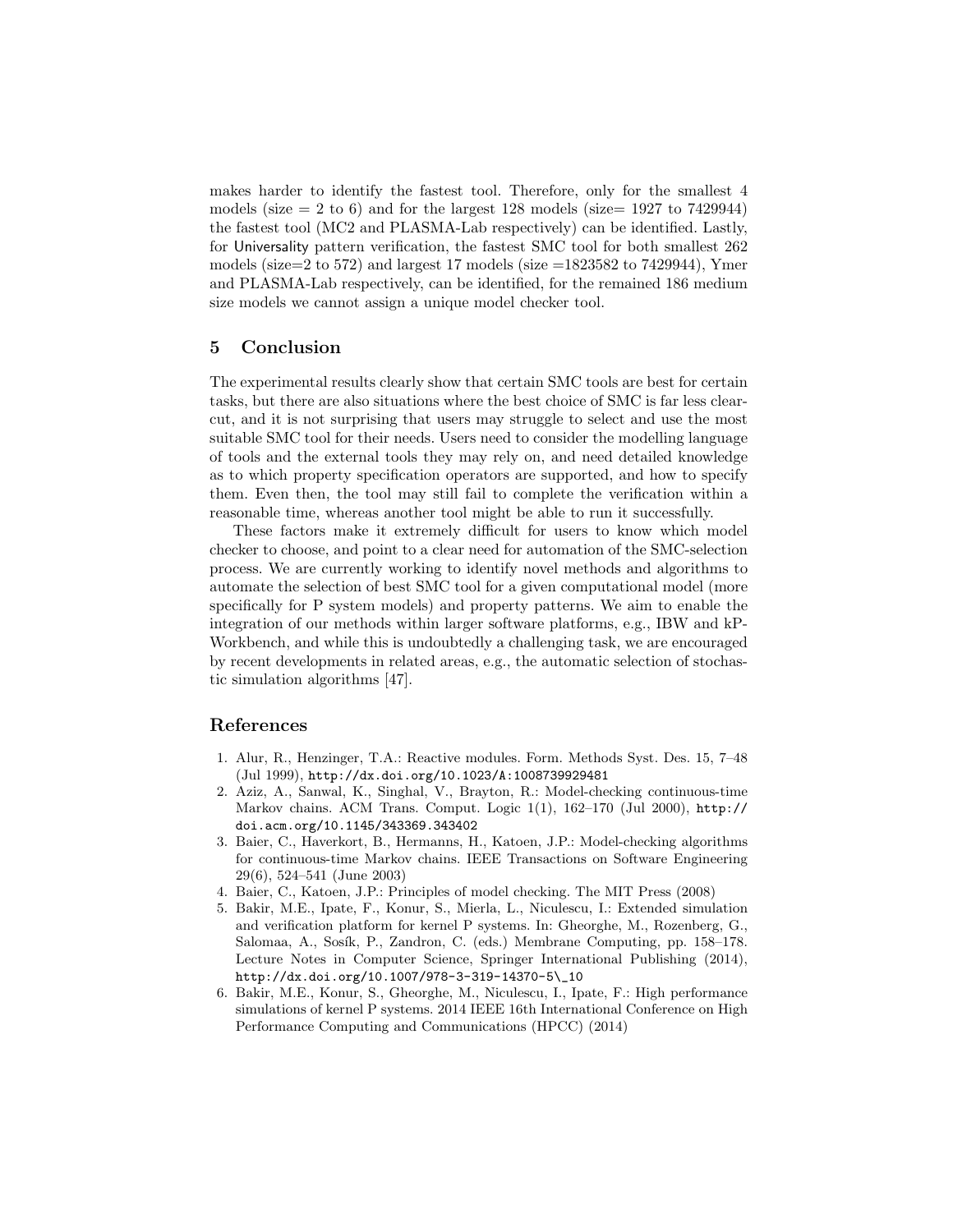- 7. Bakir, M.E., Stannett, M.: Selection criteria for statistical model checking. In: UCNC'16 Workshop on Membrane Computing (WMC '16) (2016), submitted
- 8. Bernardini, F., Gheorghe, M., Romero-Campero, F.J., Walkinshaw, N.: A hybrid approach to modeling biological systems. In: Eleftherakis, G., Kefalas, P., Păun, G., Rozenberg, G., Salomaa, A. (eds.) Membrane Computing, Lecture Notes in Computer Science, vol. 4860, pp. 138–159. Springer Berlin Heidelberg (2007), http: //dx.doi.org/10.1007/978-3-540-77312-2\_9
- 9. Blakes, J., Twycross, J., Romero-Campero, F.J., Krasnogor, N.: The Infobiotics Workbench: An integrated in silico modelling platform for systems and synthetic biology. Bioinformatics 27(23), 3323–3324 (Dec 2011)
- 10. Blakes, J., Twycross, J., Konur, S., Romero-Campero, F.J., Krasnogor, N., Gheorghe, M.: Infobiotics Workbench: A P systems based tool for systems and synthetic biology. In: Frisco, P., Gheorghe, M., Pérez-Jiménez, M.J. (eds.) Applications of Membrane Computing in Systems and Synthetic Biology, Emergence, Complexity and Computation, vol. 7, pp. 1–41. Springer International Publishing (2014), http://dx.doi.org/10.1007/978-3-319-03191-0\_1
- 11. Boyer, B., Corre, K., Legay, A., Sedwards, S.: Plasma-lab: A flexible, distributable statistical model checking library. In: Proceedings of Quantitative Evaluation of Systems - 10th International Conference, QEST 2013, Buenos Aires, Argentina, August 27-30, 2013. pp. 160–164 (2013)
- 12. Buchholz, P.: A new approach combining simulation and randomization for the analysis of large continuous time Markov chains. ACM Trans. Model. Comput. Simul. 8(2), 194–222 (Apr 1998), http://doi.acm.org/10.1145/280265.280274
- 13. Carrillo, M., Góngora, P.A., Rosenblueth, D.A.: An overview of existing modeling tools making use of model checking in the analysis of biochemical networks. Frontiers in Plant Science 3(155), 1–13 (2012)
- 14. Cavaliere, M., Mazza, T., Sedwards, S.: Statistical model checking of membrane systems with peripheral proteins: Quantifying the role of estrogen in cellular mitosis and DNA damage. In: Applications of Membrane Computing in Systems and Synthetic Biology, Emergence, Complexity and Computation, vol. 7, pp. 43–63. Springer International Publishing (2014), http://dx.doi.org/10.1007/ 978-3-319-03191-0\_2
- 15. Clarke, E.M., Grumberg, O., Peled, D.: Model checking. MIT Press (1999)
- 16. Donaldson, R.;Gilbert, D.: A Monte Carlo model checker for Probabilistic LTL with numerical constraints. Tech. rep., University of Glasgow, Department of Computing Science (2008)
- 17. Dragomir, C., Ipate, F., Konur, S., Lefticaru, R., Mierla, L.: Model checking kernel P systems. In: Membrane Computing, Lecture Notes in Computer Science, vol. 8340, pp. 151–172. Springer Berlin Heidelberg (2014), http://dx.doi.org/10. 1007/978-3-642-54239-8\_12
- 18. Dwyer, M.B., Avrunin, G.S., Corbett, J.C.: Patterns in property specifications for finite-state verification. In: Proceedings of the 21st International Conference on Software Engineering. pp. 411–420. ICSE '99, ACM, New York, NY, USA (1999), http://doi.acm.org/10.1145/302405.302672
- 19. The European Bioinformatics Institute. http://www.ebi.ac.uk/, [Online; accessed 08/01/15]
- 20. Fisher, J., Piterman, N.: Model checking in biology, pp. 255–279. Springer Verlag (2014)
- 21. Fisher, J., Henzinger, T.A.: Executable cell biology. Nat Biotech 25(11), 1239–1249 (2007)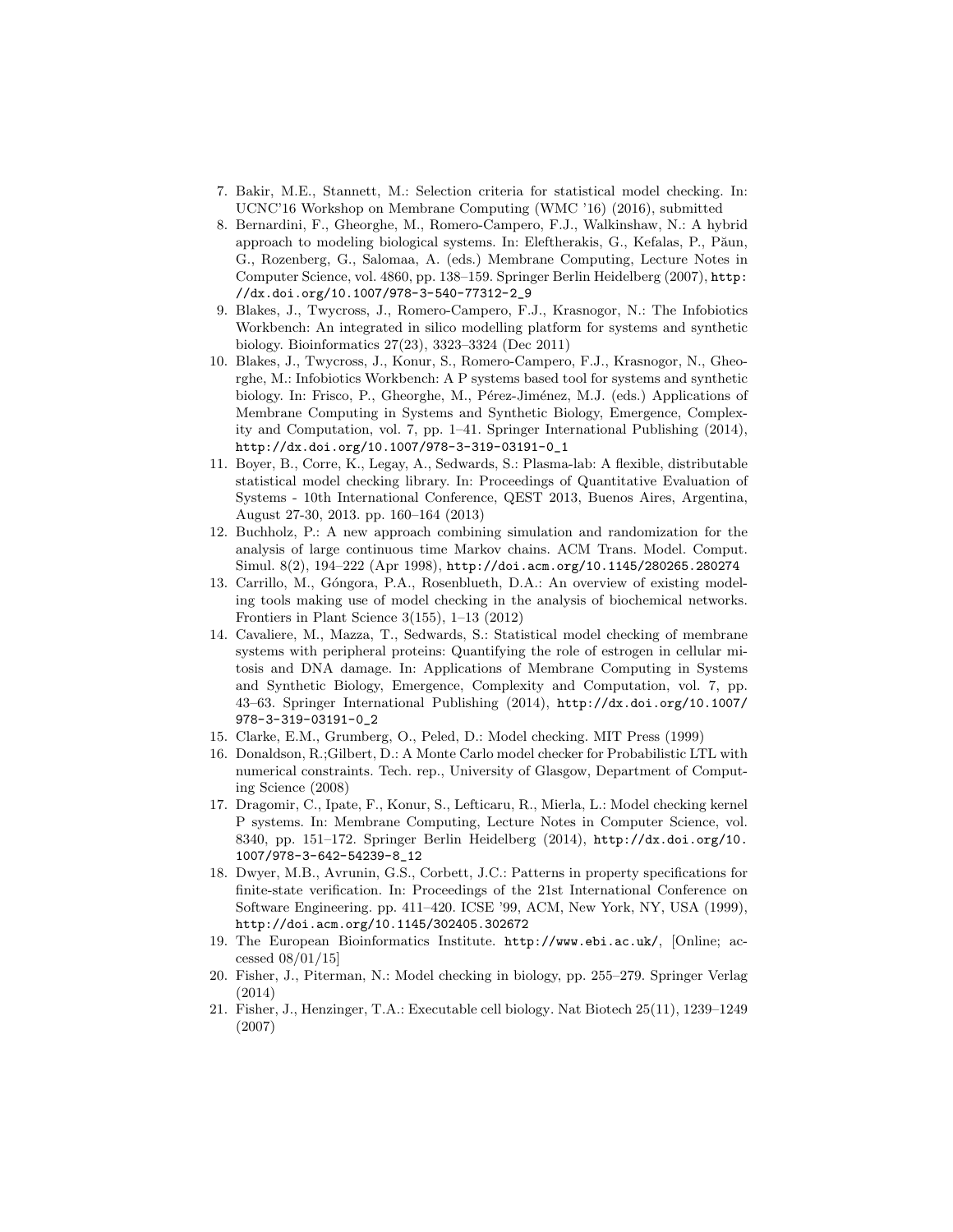- 22. Frisco, P., Gheorghe, M., Pérez-Jiménez, M.J. (eds.): Emergence, Complexity and Computation, vol. 7. Springer International Publishing (2014)
- 23. Gheorghe, M., Konur, S., Ipate, F., Mierla, L., Bakir, M.E., Stannett, M.: An integrated model checking toolset for kernel P systems. In: Rozenberg, G., Salomaa, A., Sempere, M.J., Zandron, C. (eds.) Membrane Computing: 16th International Conference, CMC 2015, Valencia, Spain, August 17-21, 2015, Revised Selected Papers. pp. 153–170. Springer International Publishing, Cham (2015), http://dx. doi.org/10.1007/978-3-319-28475-0\_11
- 24. Grunske, L.: Specification patterns for probabilistic quality properties. In: Proceedings of the 30th International Conference on Software Engineering. pp. 31–40. ICSE '08, ACM, NY, USA (2008), http://doi.acm.org/10.1145/1368088.1368094
- 25. Harel, D.: Statecharts: a visual formalism for complex systems. Science of Computer Programming  $8(3)$ ,  $231 - 274$  (1987), http://www.sciencedirect.com/ science/article/pii/0167642387900359
- 26. Heiner, M., Gilbert, D., Donaldson, R.: Petri nets for systems and synthetic biology. In: Proceedings of the Formal Methods for the Design of Computer, Communication, and Software Systems 8th International Conference on Formal Methods for Computational Systems Biology. pp. 215–264. SFM'08, Springer-Verlag, Berlin, Heidelberg (2008), http://dl.acm.org/citation.cfm?id=1786698.1786706
- 27. Hinton, A., Kwiatkowska, M., Norman, G., Parker, D.: PRISM: A tool for automatic verification of probabilistic systems. In: Tools and Algorithms for the Construction and Analysis of Systems, pp. 441–444. Springer Berlin Heidelberg (2006)
- 28. Huth, M., Ryan, M.: Logic in computer science: Modelling and reasoning about systems. Cambridge University Press (2004), http://books.google.co.uk/books? id=eUggAwAAQBAJ
- 29. Ibarra, O.H., Păun, G.: Membrane computing: A general view. Ann Eur Acad Sci. EAS Publishing House, Liege pp. 83–101 (2006)
- 30. Katoen, J.P., Zapreev, I.S., Hahn, E.M., Hermanns, H., Jansen, D.N.: The ins and outs of the probabilistic model checker MRMC. In: Quantitative Evaluation of Systems (QEST). pp. 167–176. IEEE Computer Society (2009)
- 31. Kauffman, S.A.: Metabolic stability and epigenesis in randomly constructed genetic nets. Journal of Theoretical Biology 22, 437–467 (1969)
- 32. Konur, S., Gheorghe, M.: A property-driven methodology for formal analysis of synthetic biology systems. IEEE/ACM Transactions on Computational Biology and Bioinformatics 12(2), 360–371 (March 2015)
- 33. Konur, S., Gheorghe, M., Dragomir, C., Mierla, L., Ipate, F., Krasnogor, N.: Qualitative and quantitative analysis of systems and synthetic biology constructs using P systems. ACS Synthetic Biology 4(1), 83–92 (2015), http://dx.doi.org/10. 1021/sb500134w, pMID: 25090609
- 34. kPWorkbench. http://kpworkbench.org/, [Online; accessed 08/01/15]
- 35. Kwiatkowska, M., Norman, G., Parker, D.: PRISM: Probabilistic symbolic model checker. In: Computer performance evaluation: modelling techniques and tools, pp. 200–204. Springer Berlin Heidelberg (2002)
- 36. Kwiatkowska, M., Norman, G., Parker, D.: Stochastic model checking. In: Proceedings of the 7th International Conference on Formal Methods for Performance Evaluation. pp. 220–270. SFM'07, Springer-Verlag, Berlin, Heidelberg (2007), http://dl.acm.org/citation.cfm?id=1768017.1768023
- 37. Legay, A., Delahaye, B., Bensalem, S.: Statistical model checking: An overview. In: Proceedings of Runtime Verification: First International Conference, RV 2010, St. Julians, Malta, November 1-4. pp. 122–135. Springer, Berlin, Heidelberg (2010), http://dx.doi.org/10.1007/978-3-642-16612-9\_11